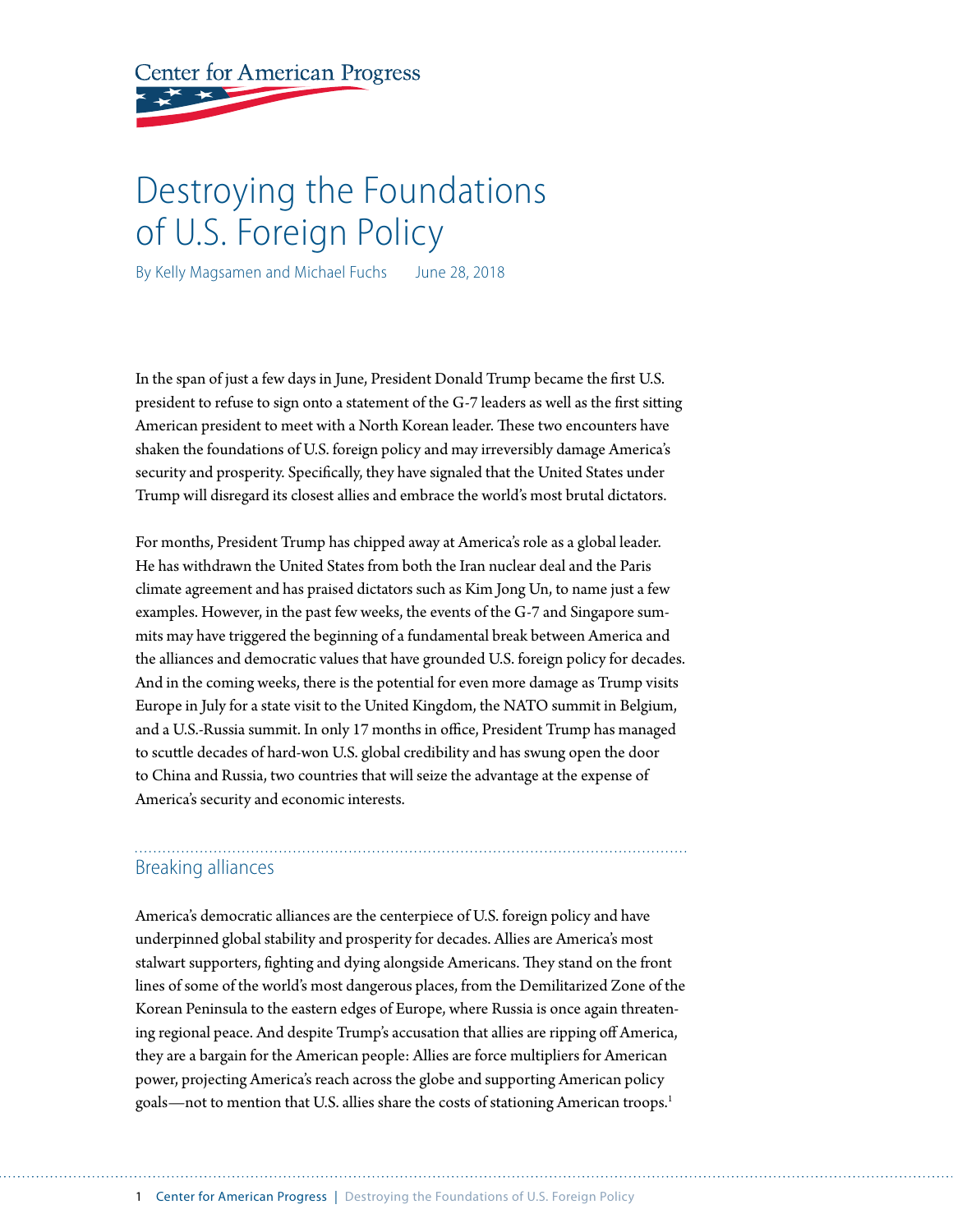Most Americans recognize the value of alliances and are unhappy about Trump's mistreatment of America's best friends. A recent CNN/SSRS poll revealed that 63 percent of Americans believe that "maintaining good relations with countries that have been close allies of the U.S. for many years" is more important than "imposing tariffs on imports from foreign countries to protect certain U.S. industries."2 Only 23 percent of Americans supported the tariffs over allies, according to the same poll.<sup>3</sup>

But it is clear that Trump does not care. He has long criticized Europe for supposedly ripping off America on trade and defense spending, and he openly supports rightwing populist movements seeking to upend a democratic Europe. He has criticized Germany for its willingness to accept refugees.<sup>4</sup> In June 2017, while in Poland, Trump highlighted a xenophobic goal of defending the West from "forces … inside or out" that threaten the "bonds of culture, faith and tradition that make us who we are."5 On the campaign trail, he called for the United Kingdom to leave the European Union. As president, he publicly supported the right-wing opponent of then-candidate Emmanuel Macron during France's 2017 presidential election.6

At the beginning of his presidency, Trump and allies tried to get along. Following usual protocol, European leaders came to the Oval Office for photo-ops with the new U.S. president. And while Trump continued to take jabs at allies on trade, defense spending, and migration, it looked possible for the alliance to weather the storms.

However, after the 2018 G-7 summit, that appears less likely. Trump first agreed to sign the G-7 joint statement, only to withdraw his support via tweet on his way out of Canada. That unleashed a torrent of criticism of G-7 allies from Trump and his administration, including from Trump's trade adviser Peter Navarro, who said of Canadian Prime Minister Justin Trudeau: "There's a special place in hell for any foreign leader that engages in bad-faith diplomacy with President Donald J. Trump and then tries to stab him in the back on the way out the door."7

U.S. allies are losing patience. As Trudeau said at the end of the G-7 summit: "Canadians, we're polite, we're reasonable, but we also will not be pushed around."8 German Ambassador to the United States Peter Wittig declared, "The US government is saying goodbye to the post-war tradition of the West as a community of like-minded nations."9

As Trump trashes democratic allies—and the United States imposes tariffs on Europe, Canada, and Japan, which could start a trade war with America's closest friends—the transatlantic alliance may be entering an unprecedented period of strain. As German Foreign Minister Heiko Maas said, "the Atlantic has become wider under President Trump."10 This trend risks playing right into Russian President Vladimir Putin's strategy of weakening democratic Europe and inducing doubt in U.S. alliances.

Similar shifts may be occurring within America's alliances in Asia. During his press conference immediately following the summit with Kim Jong Un, Trump announced to the surprise of his South Korean allies—that he would be canceling U.S. military exercises with South Korea. He even went further to call those exercises "provocative,"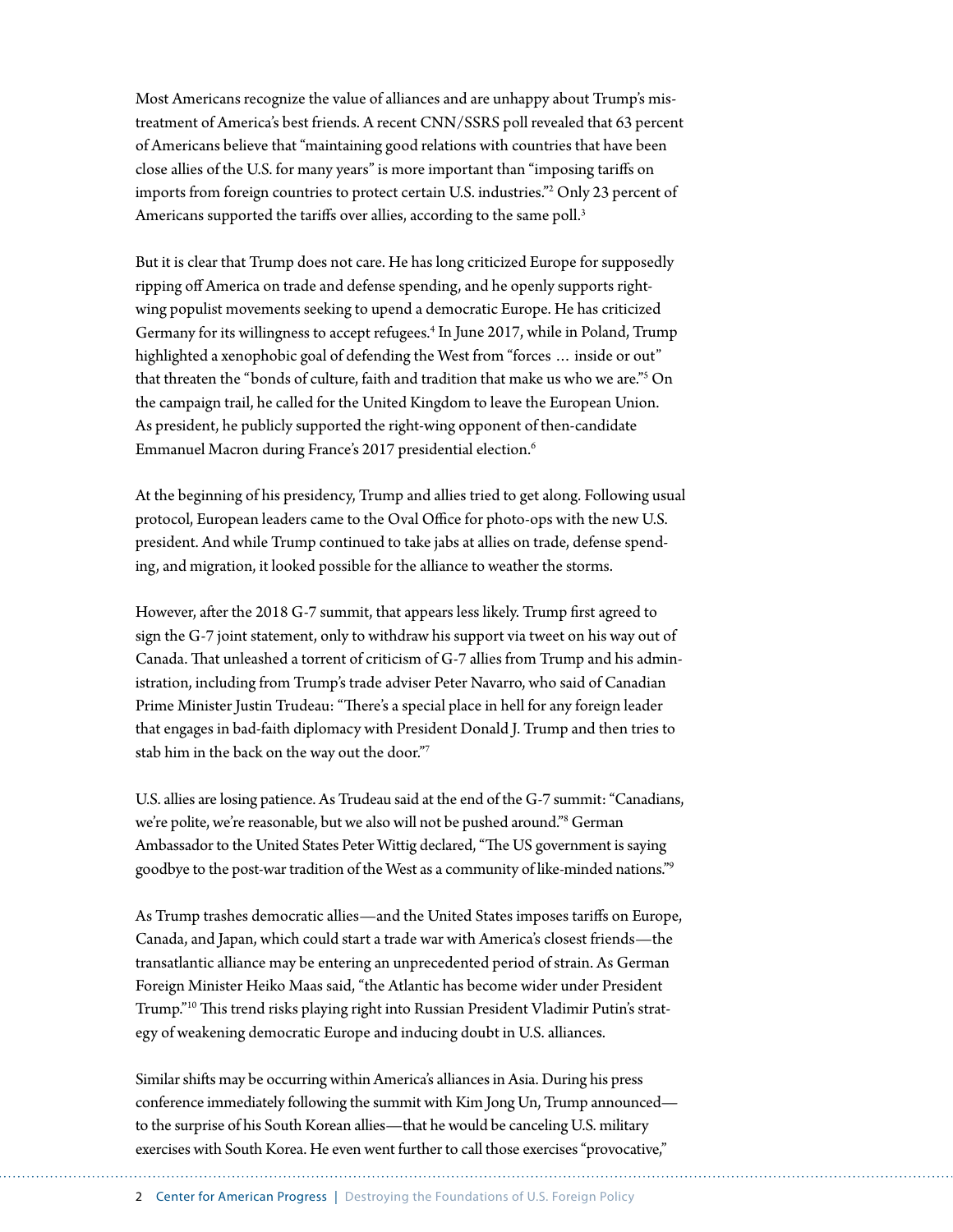which is how North Korea describes them.11 While South Korean President Moon Jae-in supports U.S.-North Korea diplomacy, that support is driven in part by fear of Trump's derision for the alliance. Moon recognizes that South Korea has a new interest in reducing tensions with North Korea, namely the unreliability of the United States under Trump to defend South Korea. While stopping military exercises could help to lower tensions, it seems, at the very least, likely to weaken the U.S.-South Korea alliance, which, in turn, will make any policy on North Korea less effective.

Japan, too, is concerned about Trump's direction. After a year and a half of Japanese Prime Minister Shinzo Abe's attempts to court Trump, Abe is realizing that he has nothing to show for it. Trump is hitting Japan with tariffs and moving ahead on North Korea without Japan, leaving Japan vulnerable vis-a-vis North Korea in the near term and China in the long term.

### Abandoning democratic values

While alliances are the bedrock of U.S. and global security, democratic values have long been the moral compass of U.S. foreign policy. Trump is abandoning these values at an accelerated pace. At home, he makes clear that he does not value the laws and norms that have made America a role model of democracy around the world; his policy of forcibly separating the children of immigrants at the border and his attacks on the judiciary, free press, and law enforcement are but a few examples.

Most strikingly, President Trump has picked fights with America's closest democratic allies and embraced the leaders of some of the world's most autocratic countries. Trump openly envies the unconstrained power of autocrats, praising Vladimir Putin of Russia, Xi Jinping of China, and Kim Jong Un of North Korea.12 As Trump said of Kim, who rules over a totalitarian dictatorship in which over 100,000 political prisoners are imprisoned in labor camps: "He speaks and his people sit up at attention … I want my people to do the same."<sup>13</sup>

U.S. power relies on much more than economic and military might. America's ability to achieve its national security goals depends on the world perceiving it as a different kind of leader, a country that has both the power and the will to do good in the world. Trump, however, has unilaterally disarmed America of its most powerful foreign policy tool in exchange for being considered one of the cool kids by the world's worst bullies.

## What's next, appeasement of Russia?

Next up on Trump's agenda may be appeasement of Russia. President Trump's admiration for Russian President Putin is well-known. Trump's campaign colluded with Russia to gain its help in winning the 2016 presidential campaign; and since taking office, Trump has tried to explain away Russia's aggression in Europe and its interference in

3 Center for American Progress | Destroying the Foundations of U.S. Foreign Policy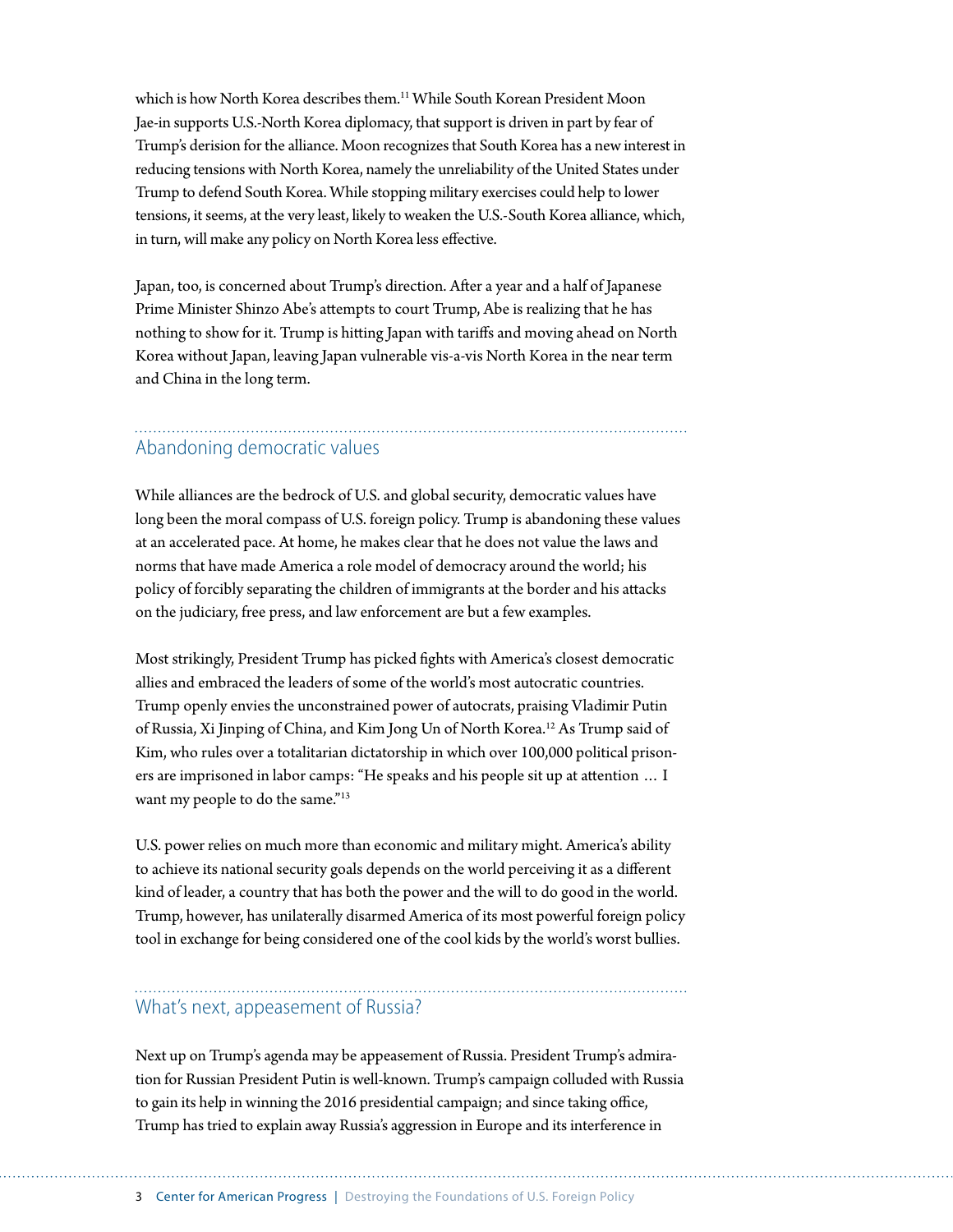American politics. Parroting talking points that could have been written in the Kremlin, Trump justified Russia's illegal annexation of Crimea from neighboring Ukraine and called for Russia to be readmitted to the G-7.<sup>14</sup> Trump has long argued that he wants America to have a better relationship with Russia, which is a reasonable goal, but, in achieving that goal, he appears willing to ignore the ongoing threats that Russia poses to U.S. and international security.

In the coming weeks, President Trump may have another opportunity to sell out American interests to Putin. As Trump prepares to visit the United Kingdom on July 13 and attend the NATO summit scheduled for July 11-12, he will carve out time to meet Putin as well.<sup>15</sup> With the disaster of the G-7 fresh in the minds of Trump and European leaders, Trump may use the NATO summit as an opportunity to display his anger with European allies and, in the process, further undermine the alliance. The massive Trump protests, which are expected during his visit to the United Kingdom, will reinforce a break in the U.S.-U.K. "special relationship."

Flying to see Putin alongside the NATO summit could very well be Trump's "Munich moment." While Trump has repeatedly helped Russia by undermining NATO and the EU, some of his attempts to appease Russia have been constrained by others. For example, Congress overwhelmingly approved sanctions on Russia for its interference in the 2016 election—over Trump's objections.16

However, of late, Trump appears more inclined to follow his instincts, and his admiration for Putin could drive him to sell out American interests in July. If a Trump-Putin meeting results in the United States continuing to overlook Russia's ongoing invasion of Ukraine, its stoking of conflict in Syria, and its ongoing attempts to interfere with American elections—including this year's midterm elections—it could result in lasting damage to U.S. national security interests.

#### Consequences

When it comes to foreign policy, successes and failures can materialize slowly. It can take months or years to damage alliances and sometimes even longer to witness the tangible fallout of those broken relationships. However, it is clear that President Trump is speeding toward a scenario in which our allies will not trust us and our adversaries will not fear us.

In the short run, the consequences of Trump's policies may very well embroil America in trade wars that hurt the pocketbooks of Americans. In response to Trump's tariffs, Europe and Canada are already initiating tariffs against American goods, which could cost Americans jobs, lower wages, increase the costs of goods, and slow exports from U.S. companies.<sup>17</sup> For example, Harley-Davidson has announced that it will be moving some of its production to Europe in order to avoid retaliatory tariffs imposed by Europe in response to Trump's tariffs.18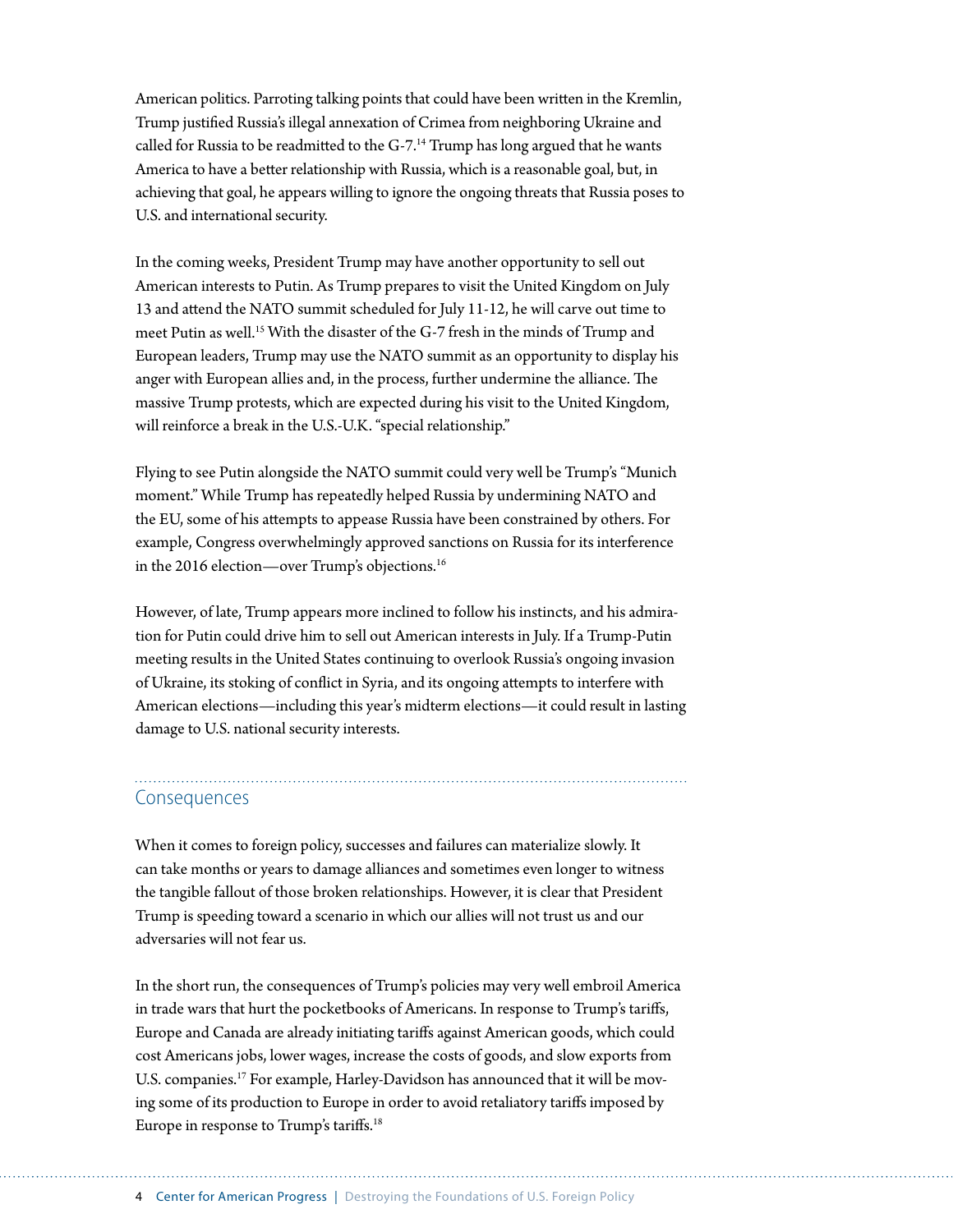French President Macron has already made clear that Europe is willing to go its own way, as it did at the G-7: "The American President may not mind being isolated, but neither do we mind signing a 6 country agreement if need be. Because these 6 countries represent values, they represent an economic market which has the weight of history behind it and which is now a true international force."<sup>19</sup> The ongoing discussions between Iran; the United Kingdom, Germany, France, China, Russia (P4+1); and the EU to keep the Iran nuclear deal alive without the United States are a clear result of Europe working with China, Russia, and Iran to mitigate damage done by the United States.<sup>20</sup>

Expect more of this to come. Pushing allies away could sap popular support in allied countries to assist American efforts to take on national security challenges in Afghanistan, the Middle East and North Korea. After the attacks of 9/11, Europe invoked Article 5 of the NATO charter, claiming that an attack on America was an attack on all members; and NATO responded by joining the United States in war in Afghanistan. The next time America is attacked, Europe may not respond in the same way.

While it takes a lot to break an alliance, if the United States does not change course, it risks isolating itself and undermining its alliances to the point where its allies will think that it is the problem.

In the wake of the debacle at the G-7 summit, German Foreign Minister Maas signaled that Europe may already be heading in this direction. In his speech following the summit, Maas listed "Donald Trump's egotistic policy of 'America First' " as one of the three main challenges to Europe, alongside Russian aggression and Chinese expansionism. Maas recommended that Europe adopt policies to push back against Trump's America, saying, "our common response to 'America First' today must be 'Europe United'… forming an assertive European counterweight when the US crosses a red line."<sup>21</sup>

One can imagine policymakers in the capitals of U.S. allies asking themselves: Can we trust America? Do we need to begin hedging against America by cutting deals with China and Russia?

Today, these questions may still seem extreme. However, in calling for a European strategy against the United States, the German foreign minister himself noted, "the fact that a German Foreign Minister has to say this is something that, to be honest, I wouldn't have thought possible."22

Yet it is possible. It is often said that "you don't know what you've got until it's gone." America may be about to find out exactly what it has lost if it does not get back on track by working closely with its allies and upholding its democratic values.

*Kelly Magsamen is the vice president for National Security and International Policy at the Center for American Progress. Michael Fuchs is a senior fellow at the Center.*